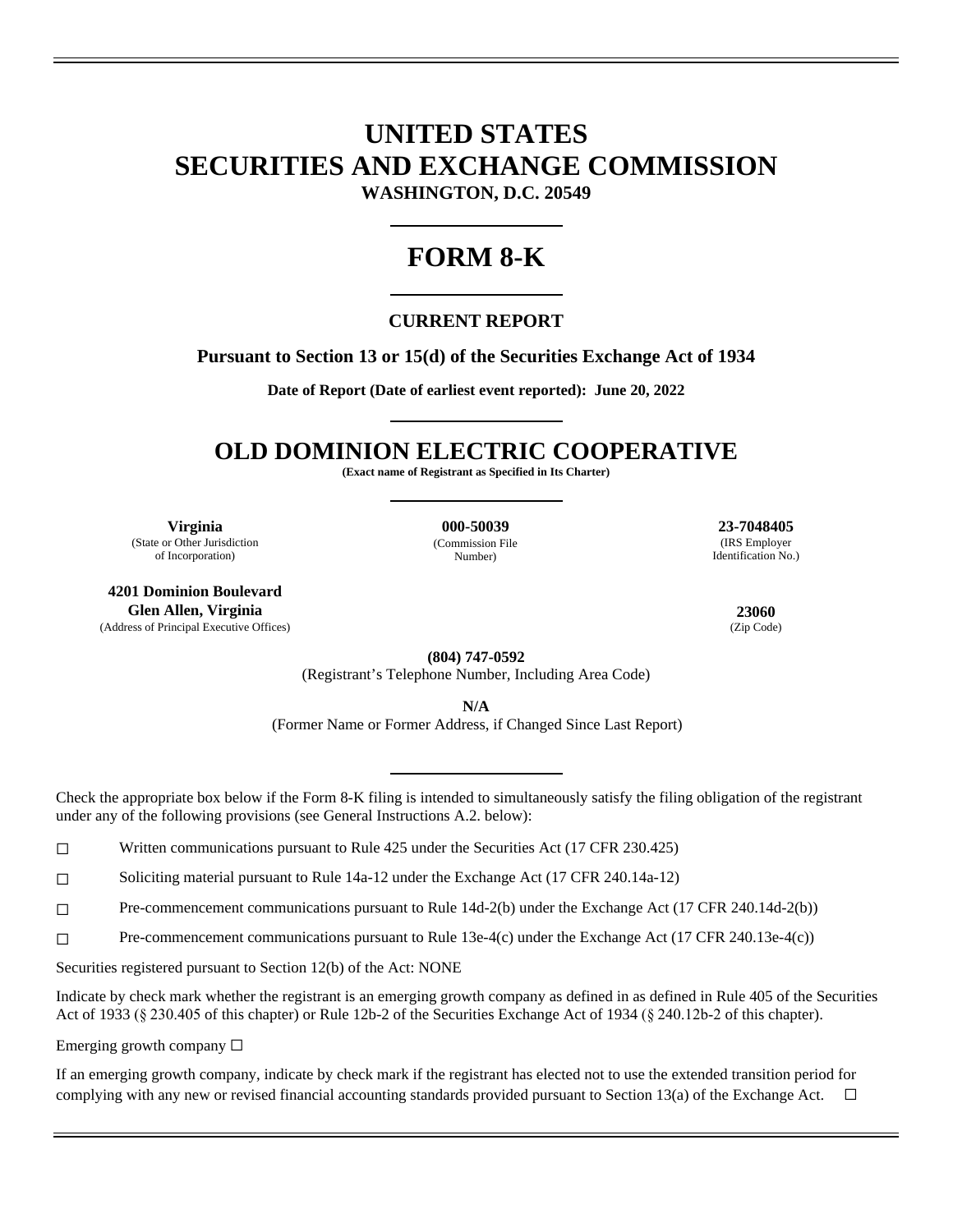#### **Item 5.02 Departure of Directors or Certain Officers; Election of Directors; Appointment of Certain Officers; Compensatory Arrangements of Certain Officers**

(b) On June 20, 2022, we received notice from Mr. Jeffrey S. Edwards, that in connection with his retirement from Southside Electric Cooperative, he will resign from our board of directors effective July 31, 2022.